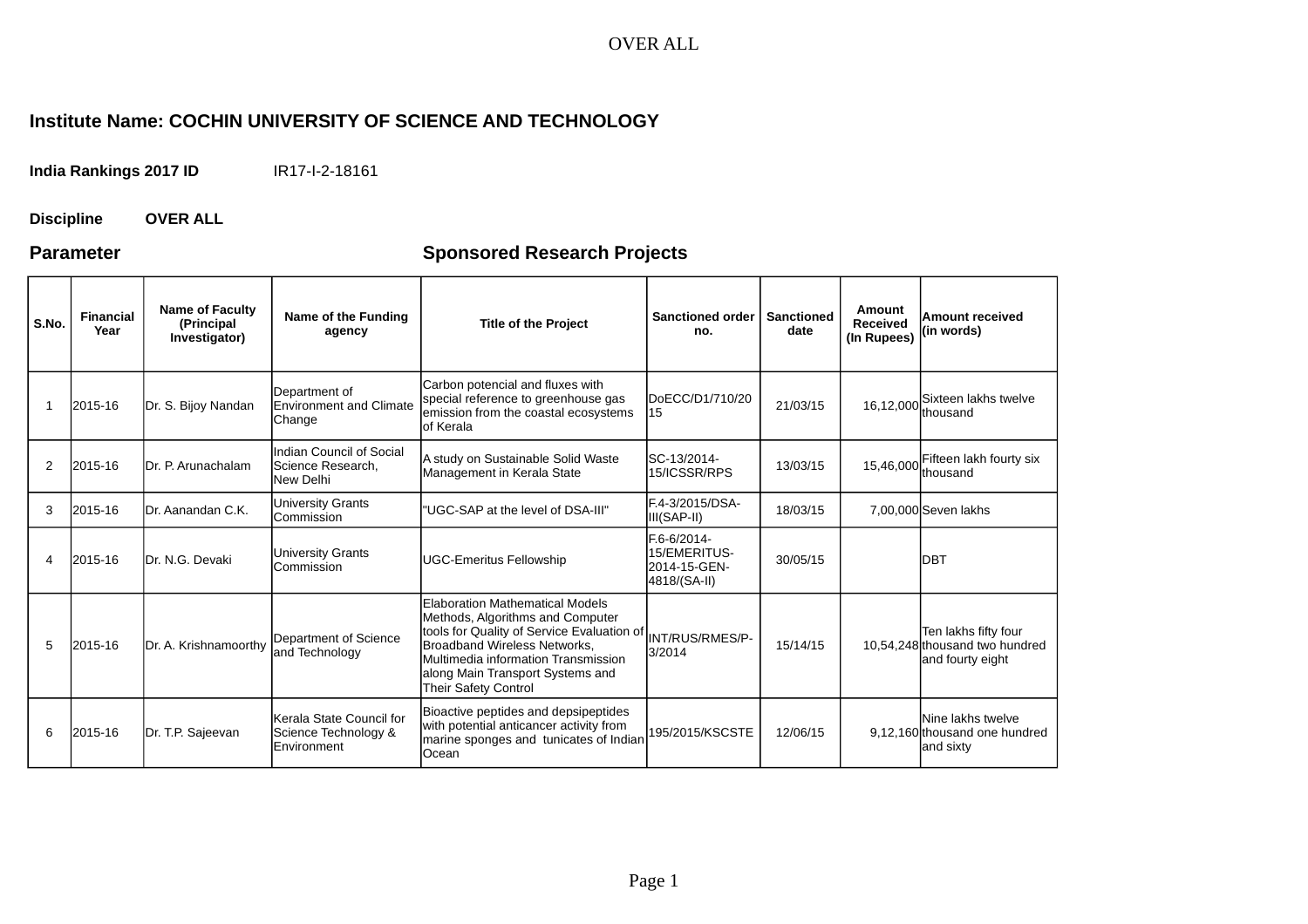| 7  | 2015-16 | Dr. M. Harikrishnan                 | Kerala State Council for<br>Science Technology &<br>Environment | Temporal and spacial distribution of<br>larval form of mactribrachiumspp in<br>Vembanad lake with special reference<br>to change in Lacustrine ecology                                                                   | 194/2015/KSCSTE                                             | 12/06/15 |            | Eleven lakhs ninety<br>11,93,320 three thousand three<br>hundred and twenty |
|----|---------|-------------------------------------|-----------------------------------------------------------------|--------------------------------------------------------------------------------------------------------------------------------------------------------------------------------------------------------------------------|-------------------------------------------------------------|----------|------------|-----------------------------------------------------------------------------|
| 8  | 2015-16 | Dr. P. Radhakrishnan                | University Grants<br>Commission                                 | <b>UGC-Emeritus Fellowship</b>                                                                                                                                                                                           | F.6-6/2014-<br>15/EMERITUS-<br>2014-15-GEN-<br>4776/(SA-II) | 30/01/15 |            | <b>DBT</b>                                                                  |
| 9  | 2015-16 | Dr. M.R.<br>Anantharaman            | Department of Science<br>and Technology - SERB                  | Artificial muscle based on ferrogel fibers                                                                                                                                                                               | SB/S2/CMP-<br>089/2013                                      | 30/01/15 | 32.75.000  | Thirty two lakhs seventy<br>five thousand                                   |
| 10 | 2015-16 | Dr. M Kailasnath                    | Kerala State Council for<br>Science Technology &<br>Environment | Celebration of Light Year                                                                                                                                                                                                | (P)867/2015/KSCS<br>TЕ                                      | 14/01/15 |            | One lakh eighty five<br>1,85,841 thousand eight hundred<br>and fourty one   |
| 11 | 2015-16 | Mr. Jos Prakash A.V.                | Kerala State Council for<br>Science Technology &<br>Environment | A bandpass Sigma-Delta Modulator with<br>Direct RF-Sampling for Nuclear<br>Magnetic Resonance imaging.                                                                                                                   | 70/2015/KSCSTE                                              | 20/04/15 |            | 1,00,000 One lakhs                                                          |
| 12 | 2015-16 | Dr. K. Vasudevan                    | <b>CSIR New Delhi</b>                                           | <b>CSIR Emeritus Scientist Scheme -</b><br>Design and Development of High Gain<br>Microstrip and Monople Antennas for<br><b>Portable Devices</b>                                                                         | 21(0955)/13/EMR-II                                          | 28/04/14 |            | Ten lakhs eighty six<br>10,86,480 thousand four hundred<br>and eighty       |
| 13 | 2015-16 | Prof. Thomas Kurian<br>Co-ordinator | <b>University Grants</b><br>Commission                          | UGC-SAP-DRS-II                                                                                                                                                                                                           | F-4-5/2015/DRS-<br>II(SAP II)                               | 24/08/15 |            | 6,10,000 Six lakhs ten thousand                                             |
| 14 | 2015-16 | Dr. M.N. Narayanan<br>Namboodiri    | <b>University Grants</b><br>Commission                          | <b>UGC-Emeritus Fellowship</b>                                                                                                                                                                                           | F-6-6/2015-<br>17/EMERITUS-<br>2015-III/GEN<br>6513(SA-II)  | 21/09/15 | <b>DBT</b> |                                                                             |
| 15 | 2015-16 | Dr. K.G. Nair                       | Kerala State Council for<br>Science Technology &<br>Environment | One day Science Workshop for High<br>School and Higher Secondary School<br>Students (3 Workshops)                                                                                                                        | 91/2015/KSCSTE                                              | 15/05/15 |            | One lakh twenty seven<br>1.27.614 thousand six hundred<br>and fourteen      |
| 16 | 2015-16 | Dr. I.S. Bright Singh               | University Grants<br>Commission                                 | Indo US Collaborative Project<br>-innovative reforms in Marine<br><b>Biotechnology Education and Research</b><br>of Development of Sustainable<br>Aquaculture Production Systems for<br>inclusive growth and Development | 194-1/2009(IC)                                              | 02/07/15 |            | Nil                                                                         |
| 17 | 2015-16 | Dr. K.G. Nair                       | Kerala State Council for<br>Science Technology &<br>Environment | A two in one project for the benefit of<br>School children and their teachers to<br>develop scientific awareness and<br>passion for knowledge through<br>impressive and innovative learning,<br>process                  | 153/2014/KSCSTE                                             | 21/06/14 |            | 16,00,000 Sixteen lakhs                                                     |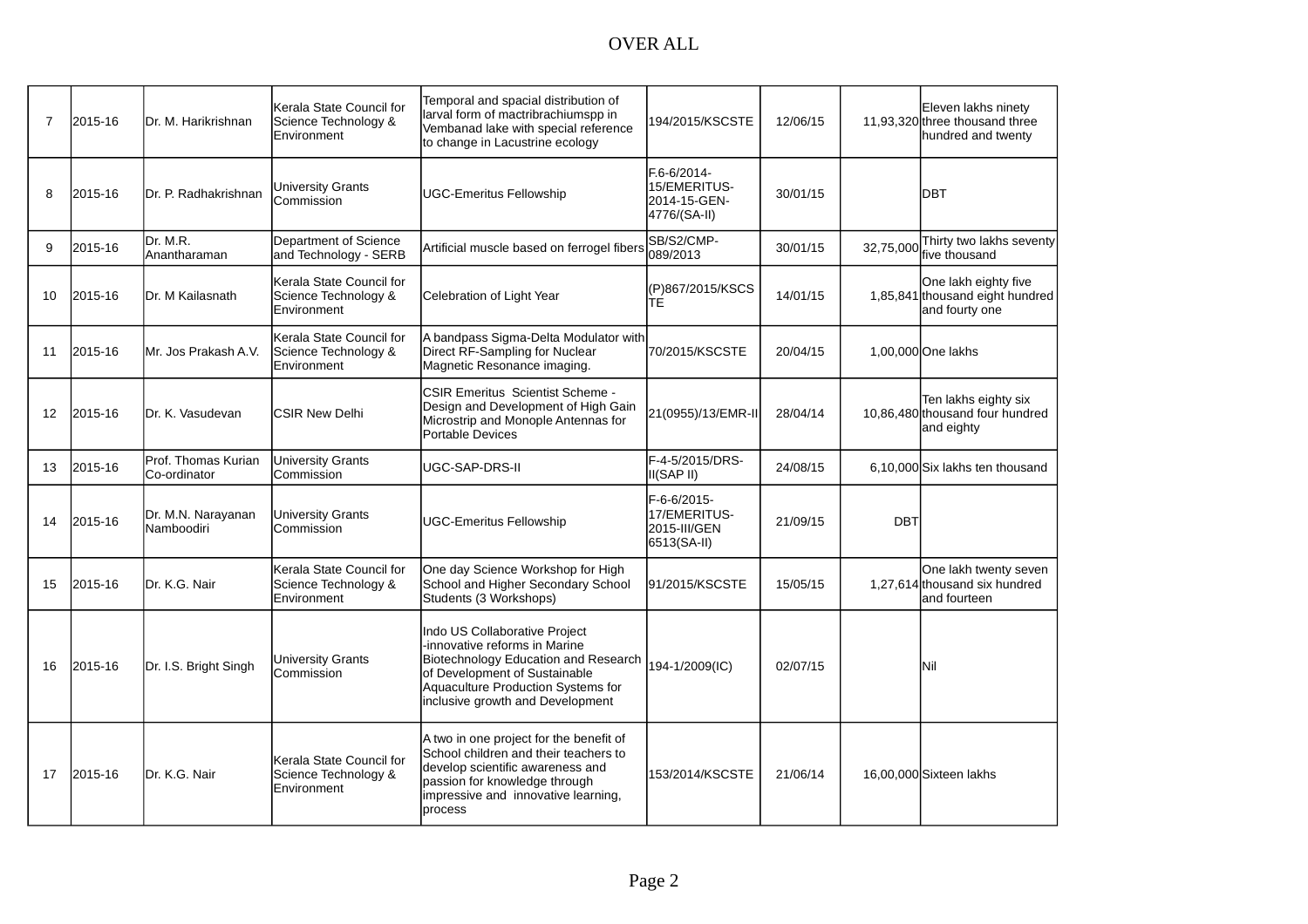| 18 | 2015-16 | Dr. D. Rajasenan               | <b>KILE</b>                                                     | Impact of Trawl Ban on Employment<br>and Food Security of the Fisher Folks in<br>Kerala: an analysis in the context of<br>Globalization                     | KILE/C/R/741/2015                                                | 19/12/15 | 2,97,000 | Two lakhs ninety seven<br>thousand                                          |
|----|---------|--------------------------------|-----------------------------------------------------------------|-------------------------------------------------------------------------------------------------------------------------------------------------------------|------------------------------------------------------------------|----------|----------|-----------------------------------------------------------------------------|
| 19 | 2015-16 | IDr. K.G Nair                  | Kerala State Council for<br>Science Technology &<br>Environment | A one day training programme on<br>experimental optics for teachers in<br>schools and colleges                                                              | 532/2015/KSCSTE                                                  | 18/09/15 | 4,80,000 | Four lakhs eighty<br>thousand                                               |
| 20 | 2015-16 | IDr. K. Girish Kumar           | Kerala State Council for<br>Science Technology &<br>Environment | Development of Fluorescent Sensors<br>for Pharmaceutical and Clinical Analysis 981/2015/KSCSTE                                                              |                                                                  | 05/02/16 | 3.94.800 | Three lakhs ninety four<br>thousand eight hundred                           |
| 21 | 2015-16 | lSunitha A.S.                  | Indian Council of Social<br>Science Research,<br>New Delhi      | Socio-Economic Exclusion: An<br>Investigation into the Intra-Community<br>vicissitudes among the Tribes of Kerala: 16/RPR<br>Based on Social Progress Index | 2/121/SC/2015-                                                   | 15/02/16 | 2,56,000 | Two lakhs fifty six<br>thousand                                             |
| 22 | 2015-16 | Dr. K P Joy                    | INSA                                                            | <b>INSA Senior Scientist Programme in</b><br>respect of Dr.K P JOY                                                                                          | SP/SS/2014/1045                                                  | 13/10/14 |          | Four lakhs fourty eight<br>4,48,667 thousand six hundred<br>and sixty seven |
| 23 | 2015-16 | Dr.V. Sivanandan<br>Achari     | University Grants<br>Commission                                 | UGC-SAP-DRS PHASE-II AT SCHOOL<br>OF ENVIRONMENTAL STUDIES                                                                                                  | F.4-14/2015/DRS-<br>$II(SAP-II)$                                 | 01/11/15 |          | 27,00,000 Twenty seven lakhs                                                |
| 24 | 2015-16 | Dr.I.S.Bright Singh            | <b>University Grants</b><br>Commission                          | <b>UGC- BSR Faculty Fellowship</b>                                                                                                                          | 18-1/2011(BSR)                                                   | 01/04/13 | 8,58,000 | Eight lakhs fifty eight<br>thousand                                         |
| 25 | 2015-16 | IDr. C Sudha Kartha            | Kerala State Council for<br>Science Technology &<br>Environment | <b>KSCSTE Emeritus Fellowship</b>                                                                                                                           | 975/2015/KSCSTE                                                  | 05/02/16 | 6.14.800 | six lakhs fourteen<br>thousand eight hundred                                |
| 26 | 2015-16 | Dr. N Manoj                    | <b>University Grants</b><br>Commission                          | Synthesis and study of new<br>organocatalysts for assymetric Michael<br><b>Addition reactions</b>                                                           | 43-251/2014(SR)                                                  | 03/12/15 | 8,75,600 | Eight lakhs seventy five<br>thousand                                        |
| 27 | 2015-16 | Dr.Lakshmi Devi K.R            | University Grants<br>Commission                                 | <b>UGC Emeritus Fellowship</b>                                                                                                                              | $F.6 - 6/2014 -$<br>15/EMERITUS-<br>2014-15-GEN-<br>4879/(SA-II) | 30/01/15 | 1.43.000 | One lakh Fourty three<br>thousand                                           |
| 28 | 2015-16 | Sephy Rose<br><b>Sebastian</b> | National Academy of<br>Sciences (NASI)                          | Antimicrobial peptides from shrimps and NASI/SoRF-<br>their recombinant expression                                                                          | 1/2015-16/07                                                     | 20/01/16 | 2,92,600 | Two lakhs ninety two<br>thousand six hundred                                |
| 29 | 2015-16 | Smitha george                  | Best paper award scheme<br>of KSCSTE                            | Development of Resin Supported<br>Dendrigraft Polymers for Organic<br>Transformations                                                                       | 822/2015/KSCSTE                                                  | 30/12/15 |          | 50,000 Fifty thousand                                                       |
| 30 | 2015-16 | lDr. Padma Nambisan            | <b>IUCIPRS</b>                                                  | Protecting Intellectual Property:<br>Relevance in an Indian context                                                                                         | <b>IUCIPRS/MR</b><br>PROJECT/2015-16                             | 14/03/16 |          | 75,000 Seventy five thousand                                                |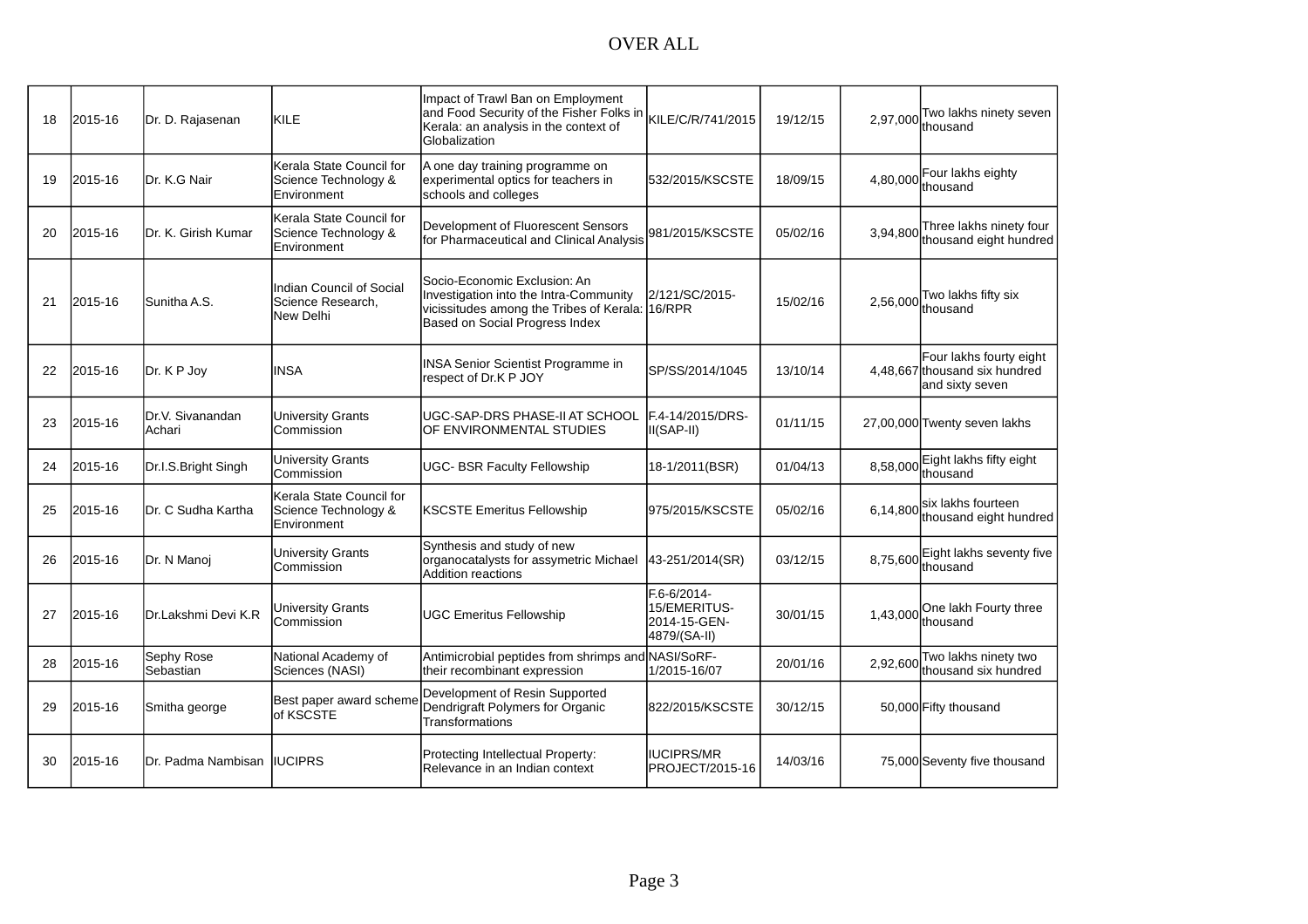| 31 | 2015-16 | Dr. I. S. BrightSingh | Department of<br>BioTechnology                                  | Evaluating costs and benefits of<br>prophylactic health products and novel<br>alternatives on smallholder aquaculture<br>farmers in Asia and Africa (IMAQualate) 16                                                                                                                                                               | BT/IN/INDO-<br>UK/BBSRC-<br>AQUA/36/TCJ/15- | 29/03/16 &<br>28/04/16 |           | 12,00,000 Twelve lakhs                                                            |
|----|---------|-----------------------|-----------------------------------------------------------------|-----------------------------------------------------------------------------------------------------------------------------------------------------------------------------------------------------------------------------------------------------------------------------------------------------------------------------------|---------------------------------------------|------------------------|-----------|-----------------------------------------------------------------------------------|
| 32 | 2015-16 | Dr Sheenu Thomas      | Kerala State Council for<br>Science Technology &<br>Environment | Chalcogenide nano materials for<br>photonic device applications                                                                                                                                                                                                                                                                   | 401/2015/KSCSTE                             | 18/08/15               |           | Seventeen lakhs thirty<br>17,34,160 four thousand one<br>hundred and sixty        |
| 33 | 2014-15 | Dr .S.Jayalekshmi     | Department of Science<br>and Technology - SERB                  | Synthesis of new light emiting<br>polymers and fabrication of ploymer<br>LEDs with desired charecteristics "                                                                                                                                                                                                                      | SB/S2/CMP-<br>0027/2013                     | 24/04/14               | 34,50,000 | Thirty four lakhs fifty<br>thousand                                               |
| 34 | 2014-15 | Dr. M.K Jayaraj       | Science and Engineering<br>Research Board                       | Upconvrsion phosphors for solar cell<br>applications "                                                                                                                                                                                                                                                                            | SB/S2/CMP-<br>083/2013                      | 17/06/14               |           | 24,00,000 Twenty four lakhs                                                       |
| 35 | 2014-15 | Dr. R.Sree kumar      | Department of Science<br>and Technology                         | Development of all spray - coated<br>large area thin film solar cells employng<br>spray pyrolysis methodology"                                                                                                                                                                                                                    | SB/FTP/PS-<br>077/2013                      | 28/05/14               | 21,20,000 | Twenty one lakhs<br>twenty thousand                                               |
| 36 | 2014-15 | Dr.K.Girish Kumar     | University Grants<br>Commission                                 | UGC -BSR one time grant                                                                                                                                                                                                                                                                                                           | $F.19 -$<br>133/2014(BSR)                   | 02/08/14               |           | 7,00,000 Seven lakhs                                                              |
| 37 | 2014-15 | Dr.Sujatha C.H        | Dept of Biotechnology                                           | "Detection of DMSP (Dimethyl<br>sulphoniopropionate) Production in<br>Phytoplankton Species Using ddd gene 566/2011<br>Encoding Primers "                                                                                                                                                                                         | BT/PR3233/AAO/3/                            | 04/07/14               |           | Twenty five lakhs<br>25,13,140 thirteen thousand one<br>hundred and fourteen      |
| 38 | 2014-15 | Dr.N.S Sudheer        | Kerala State Council for<br>Science Technology &<br>Environment | Double stranded RNA and mediated<br>silencing of pm STAT gene in Penaeus<br>monodon and its oral delivery to protect E<br>shrimps from WSSV "                                                                                                                                                                                     | 1563/2014/KSCST                             | 31/03/14               | 14,82,69  | Fourteen lakhs eighty<br>two thousand six<br>hundred and ninety<br>seven          |
| 39 | 2014-15 | Dr.K.G Nair           | Kerala State Council for<br>Science Technology &<br>Environment | Enlighting of scientific spirit and<br>awareness among school students and<br>teachers through a two-in-one project<br>for the benefit of school children and<br>their teachers to develop scientific<br>awareness and passion for knowledge<br>through various learning process during<br>innovative Science gadgets and books ' | 153/2014/KSCSTE                             | 21/06/14               |           | Eighteen lakhs eighty<br>18,88,957 eight thousand nine<br>hundred and fifty seven |
| 40 | 2014-15 | Dr.K.P.Vijayakumar    | <b>CSIR New Delhi</b>                                           | fabrication of copper zinc tin sulphide<br>based thin solar cells through spray<br>technique "                                                                                                                                                                                                                                    | 21(0970)/13/EMR-II                          | 29/10/14               |           | Eight lakhs fourty nine<br>8,49,548 thousand five hundred<br>and fourty eight     |
| 41 | 2014-15 | Ms.Ranjini.R.Mohan    | Department of Science<br>and Technology                         | Semiconducting polymer-graphene<br>hybrid materials for organic field effect<br>transistor applications "                                                                                                                                                                                                                         | SR/WOS-A/PM-<br>1012/2014(G)                | 28/10/14               | 11,54,000 | Eleven lakhs fifty four<br>thousand                                               |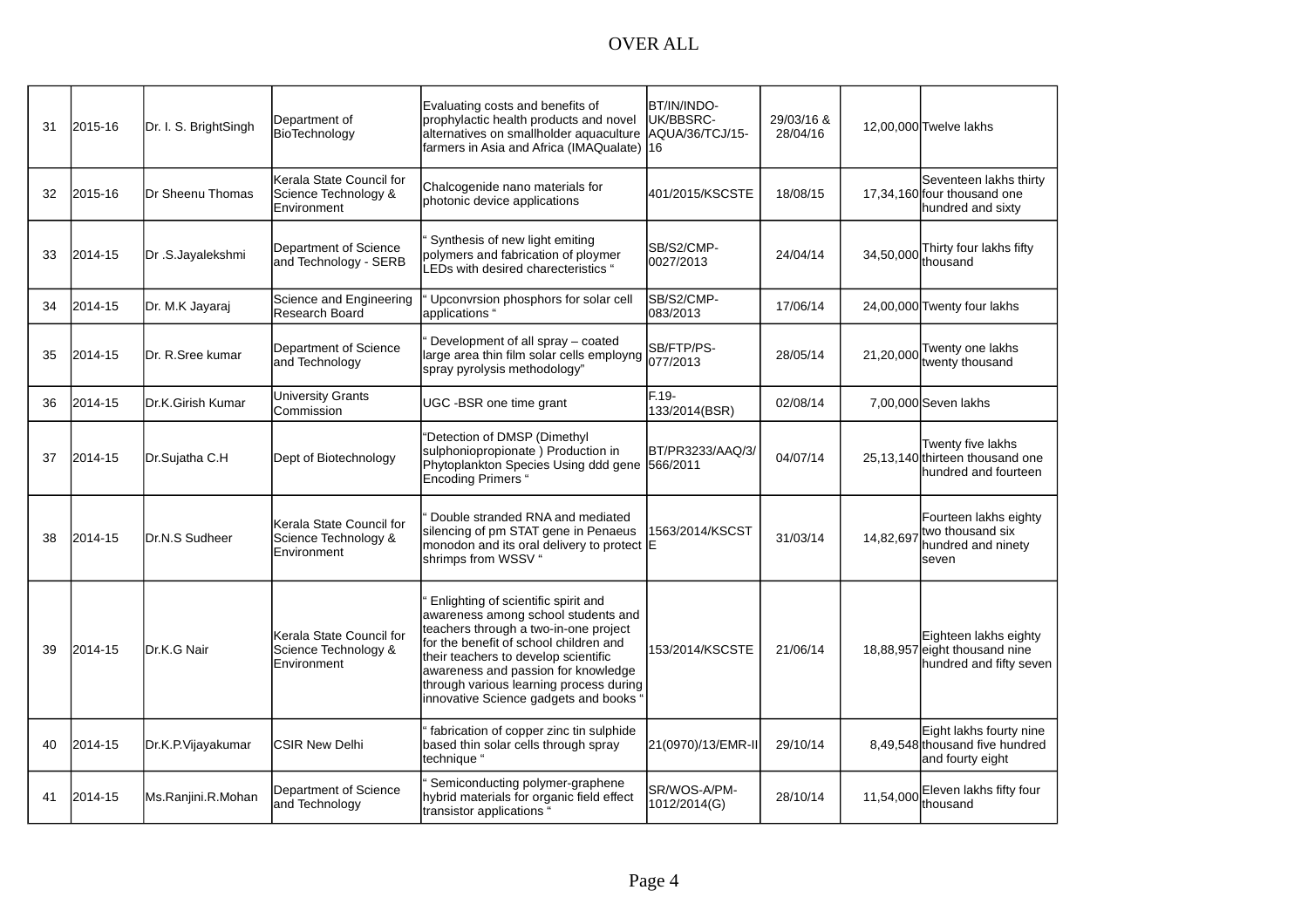| 42 | 2014-15 | Dr.M.K.Jayaraj    | Kerala State Council for<br>Science Technology &<br>Environment | Growth of carbon nano tubes for<br>transparent electronics applications "                                                                  | 286/2014/KSCSTE                                             | 22/07/14 |           | Twenty lakhs seventy<br>20,74,886 four eight hundred and<br>eighty six        |
|----|---------|-------------------|-----------------------------------------------------------------|--------------------------------------------------------------------------------------------------------------------------------------------|-------------------------------------------------------------|----------|-----------|-------------------------------------------------------------------------------|
| 43 | 2014-15 | Dr.D.Rajasenan    | <b>KSPB</b>                                                     | Socio-Economic and Cultural<br>Exclusion : changing perception of<br>Tribes in Kerala "                                                    | 359/EVN/2013/SPB                                            | 27/09/14 | 2,68,620  | Two lakhs sixty eight six<br>hundred and twenty                               |
| 44 | 2014-15 | Dr.P.Mohanan      | DAE-BRNS                                                        | Implantable Sensor Antenna System<br>for medical Applications "                                                                            | 34/14/10/2014-<br><b>BRNS</b>                               | 01/05/14 | 16,35,009 | Sixteen lakhs thirty five<br>thousand and nine                                |
| 45 | 2014-15 | Dr.N.Balakrishna  | Science and Engineering<br>Research Board                       | Stochastic modelling of Non-linear<br>Time Series "                                                                                        | SR/S4/MS:837/13                                             | 04/09/14 |           | 5,00,000 Five lakhs                                                           |
| 46 | 2014-15 | Dr.C.A Babu       | <b>ISRO-PLANEX</b>                                              | Theoretical Modelling of X-Ray<br>Emission From the Veneer of Galilean<br>satelites"                                                       | Inil                                                        | 08/07/14 |           | Four lakhs eighty<br>4,80,480 thousand four hundred<br>and eighty             |
| 47 | 2014-15 | Dr.Sreekanth.P.M  | Science and Engineering<br>Research Board                       | Fine Scale Genetic Structuring of<br>Mangrove Tree Avicennia Marina in<br>Ecologically Important Areas of Kerala<br>Coast                  | SB/YS/LS-66/2014                                            | 12/03/15 |           | 18,00,000 Eighteen lakhs                                                      |
| 48 | 2014-15 | Dr.V.P.N Nampoori | Kerala State Council for<br>Science Technology &<br>Environment | Design and fabricatiion of bioploymer<br>based biophotonic devices with special<br>reference to organic LED "                              | 1327/2014/KSCST                                             | 10/02/14 | 10,29,045 | Ten lakhs twenty nine<br>thousand and fourty five                             |
| 49 | 2014-15 | Dr.N.Mohanan      | <b>University Grants</b><br>Commission                          | UGC-SAP at the level of DSA-I"                                                                                                             | F.4-4/2013(SAP-III)                                         | 01/03/13 | 5,70,000  | Five lakhs seventy<br>thousand                                                |
| 50 | 2014-15 | Dr.Anandan        | <b>University Grants</b><br>Commission                          | UGC-SAP at the level of DSA-II"                                                                                                            | F.4-3/2015/DSA-<br>III(SAP-II)                              | 18/03/15 |           | 7,00,000 Seven lakhs                                                          |
| 51 | 2014-15 | Dr.N.Mohanan      | <b>University Grants</b><br>Commission                          | UGC- Emeritus Fellowship                                                                                                                   | F.6-6/2013-<br>14/EMERITUS-<br>2013-14-OBC-<br>2814/(SA-II) | 18/04/14 |           | <b>DBT</b>                                                                    |
| 52 | 2014-15 | Dr.P.Arunachalam  | Indian Council of Social<br>Science Research,<br>New Delhi      | A stusy on the sustainable solid waste<br>manegement in Kerala State                                                                       | SC-13/2014-<br>15/ICSSR/IRPPS                               | 13/03/15 | 15,46,000 | Fifteen lakh fourty six<br>thousand                                           |
| 53 | 2014-15 | Dr.K.G Nair       | Kerala State Council for<br>Science Technology &<br>Environment | "Training to Science Teachers of the<br>selected Sastraposhini Schools "                                                                   | 153/2014/KSCSTE                                             | 21/06/14 |           | Three lakhs eighty nine<br>3,89,528 thousand five hundred<br>and twenty eight |
| 54 | 2014-15 | Dr.S.Anilkumar    | Kerala State Council for<br>Science Technology &<br>Environment | Capasity building of Science<br>Communication for effective science<br>Popularization "                                                    |                                                             |          |           | 2,00,000 Two lakhs                                                            |
| 55 | 2013-14 | Dr.K.T.Thomson    |                                                                 | Adaptation research, a transdisciplinary<br>Ministry of Earth Sciences transnational community and policy<br>centered approach (ARTISTICC) | MoES/01/CZM/01/<br>ARTISTIC/2013                            | 31/07/13 |           | 10,50,000 Ten lakhs fifty thousand                                            |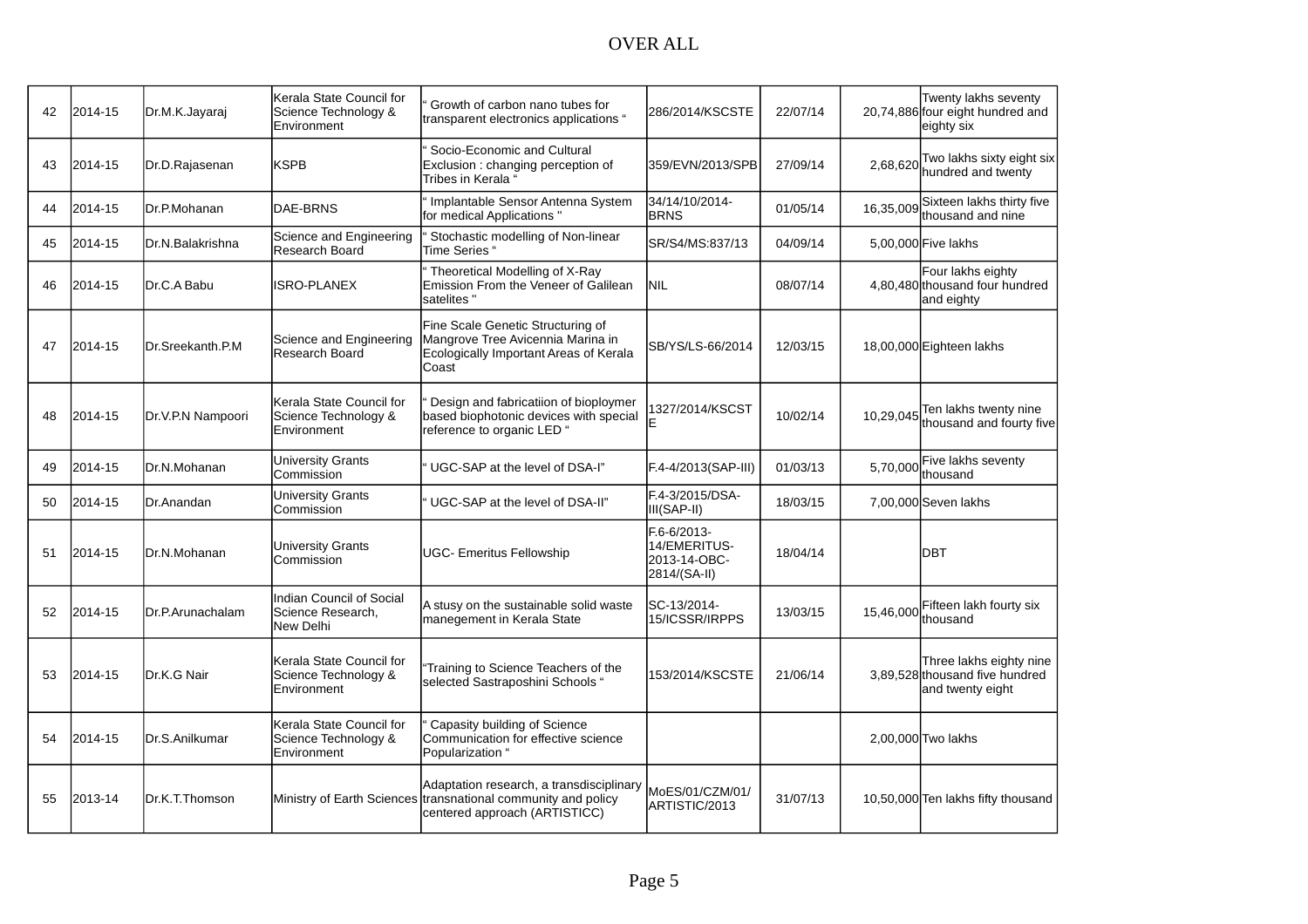| 56 | 2013-14 | Dr. I. S. BrightSingh                     | Science and Engineering<br>Research Board                       | Selection and identification of<br>immunocompetent early life stages of<br>the giant freshwater prawn<br>Macrobranchium rosenbergii based on<br>differtial mRNA expression | SB/S0/AS-<br>132/2012          | 27/05/13 | 40,57,000 Fourty lakhs fifty seven<br>thousand                                |
|----|---------|-------------------------------------------|-----------------------------------------------------------------|----------------------------------------------------------------------------------------------------------------------------------------------------------------------------|--------------------------------|----------|-------------------------------------------------------------------------------|
| 57 | 2013-14 | Dr Sasi Gopalan                           | Science and Engineering<br>Research Board                       | New mathematical models and function<br>approximation in Image processing                                                                                                  | <b>SB/EMEQ-</b><br>146/2013    | 01/11/13 | 4,00,000 Four lakhs                                                           |
| 58 | 2013-14 | Dr Babita Roslind<br>Jose                 | Kerala State Council for<br>Science Technology &<br>Environment | System level analysis and design of Re-<br>configurable multi-standard sigma delta<br>analog to digital converters for next<br>generation of wireless tranceivers          | 423/2013/KSCSTE                | 26/03/13 | Six lakhs ninety two<br>6,92,998 thousand nine hundred<br>and ninety eight    |
| 59 | 2013-14 | Dr Dipak Kumar<br>Sahoo                   | Kerala State Council for<br>Science Technology &<br>Environment | An investigation of the suitability of<br>coarse recycled concrete aggregate for<br>structural concrete                                                                    | 440/2013/KSCSTE                | 27/03/13 | Twelve lakhs thirty five<br>12,35,801 thousand eight hundred<br>land one      |
| 60 | 2013-14 | Dr.Manju Mary Joseph Science Technology & | Kerala State Council for<br>Environment                         | Assessment of biodiesel production<br>potential of microalgae collected from<br>the backwaters of Kerala                                                                   | 1014/2013/KSCST<br>Ε           | 13/10/13 | Fifteen lakh fourty<br>15,47,951 seven thousand nine<br>hundred and fifty one |
| 61 | 2013-14 | Dr. A. A. Mohammed<br>Hatha               | <b>Space Application Centre</b>                                 | Modelling biogeochemical cycles in<br>coastal oceans                                                                                                                       | <b>NIL</b>                     | 27/11/13 | 27,00,000 Twenty seven lakhs                                                  |
| 62 | 2013-14 | Dr.S.Anil Kumar                           | Kerala State Council for<br>Science Technology &<br>Environment | Collection, compilation,<br>verification, editing, digitalization and<br>popularisation of traditional science and<br>wisdom                                               |                                |          | One lakh ninety eight<br>1,98,714 thousand seven<br>hundred and fourteen      |
| 63 | 2013-14 | Dr Renu Pawels                            | Kerala State Council for<br>Science Technology &<br>Environment | Biodrying process - A sustainable<br>technology for solid waste management                                                                                                 | 415/2013/KSCSTE                | 25/03/13 | Ten lakhs eighty eight<br>10,88,589 thousand five hundred<br>and eighty nine  |
| 64 | 2013-14 | Dr. Sujatha C. H.                         | Kerala State Council for<br>Science Technology &<br>Environment | Contaminant charecterization of soil in<br>selected areas (Chittur and Kanjikode)<br>of palakad district Kerala                                                            | 404/2013/KSCSTE                | 22/03/13 | Twelve lakhs thirty two<br>12,32,700 thousand seven<br>Ihundred               |
| 65 | 2013-14 | Dr V Madhu                                | Science and Engineering<br>Research Board                       | Integrated atmospheric ozone variability<br>over Lakshadweep and cochin in<br>present climate change Scenario                                                              | SB/EMEO-<br>303/2013           | 11/10/13 | 26,00,000 Twenty six lakhs                                                    |
| 66 | 2013-14 | Dr K.P Vijayakumar                        | University Grants<br>Commission                                 | UGC-SAP                                                                                                                                                                    | F.530/9/CAS/2013(<br>SAP-I)    | 22/07/13 | 8,40,000 Eight lakhs fourty<br>thousand                                       |
| 67 | 2013-14 | Dr C.A Babu                               | University Grants<br>Commission                                 | UGC-SAP                                                                                                                                                                    | F.530/17/DRS/2013<br>$(SAP-I)$ | 12/09/13 | 4,20,000 Four lakhs twenty<br>thousand                                        |
| 68 | 2013-14 | Dr George Mathew                          | Kerala State Council for<br>Science Technology &<br>Environment | Study on the influence of corrosion<br>inhibitors in concrete exposed to high<br>temperature                                                                               | 1105/2016/KSCST<br>E           | 27/11/13 | Twelve lakhs thirty two<br>12,32,160 thousand one hundred<br>and sixty        |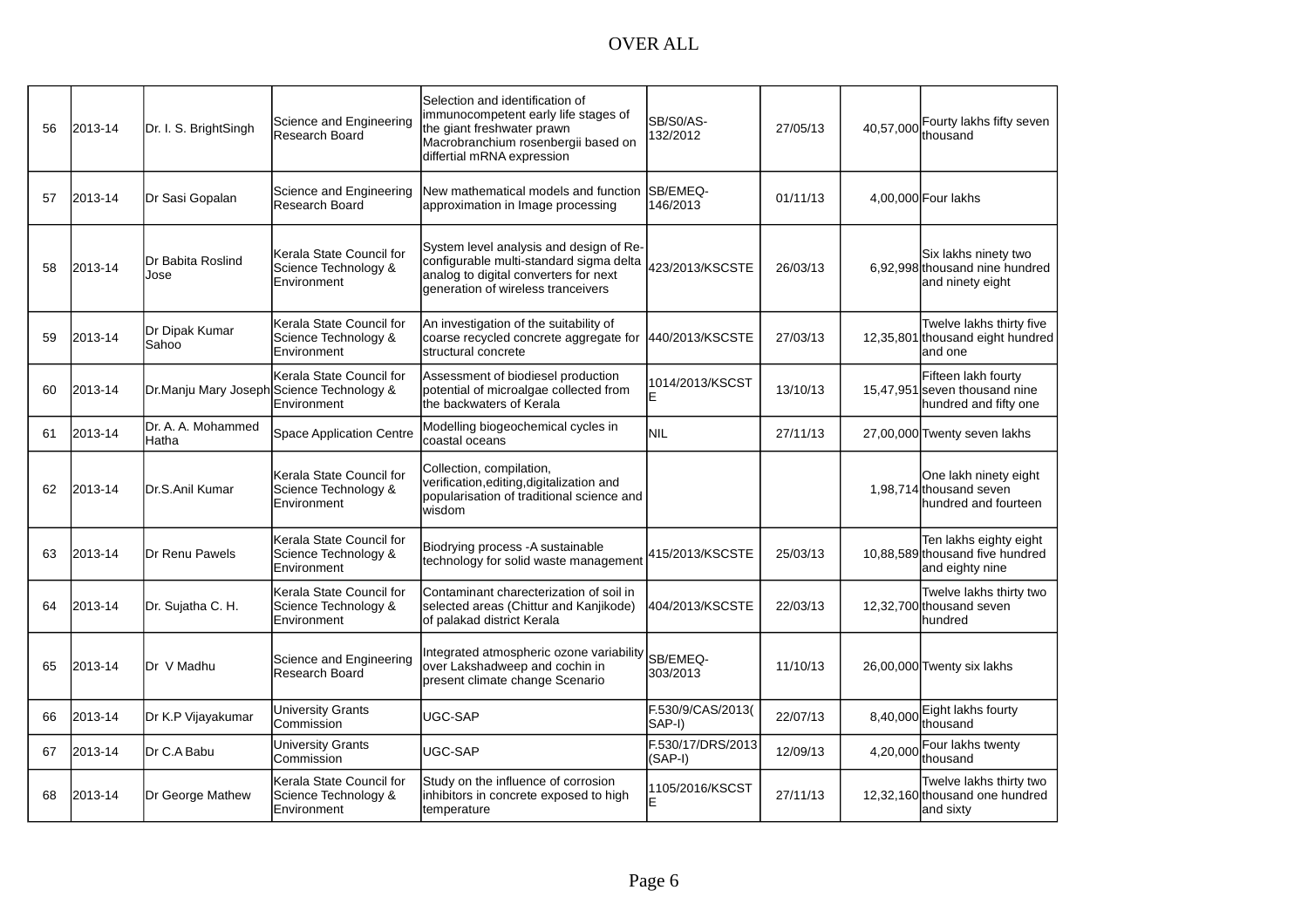| 69 | 2013-14 | Dr Beneesh P.B               | Department of Science<br>and Technology                         | <b>DST-INSPIRE</b>                                                                                                                           | <b>DST/INSPIRE</b><br>Faculty Award/2013        | 01/08/13 |                            | 19,00,000 Nineteen lakhs                                                                |
|----|---------|------------------------------|-----------------------------------------------------------------|----------------------------------------------------------------------------------------------------------------------------------------------|-------------------------------------------------|----------|----------------------------|-----------------------------------------------------------------------------------------|
| 70 | 2013-14 | The Head, Dept of<br>Physics | Department of Science<br>and Technology                         | <b>DST-FIST</b>                                                                                                                              | SR/FST/PSI-<br>181/2012(C)                      | 20/03/13 |                            | 1,20,00,000 One crore twenty lakhs                                                      |
| 71 | 2013-14 | Mr Baby Chakrapani           | Indian Institute of Tropical<br>Meteorology                     | Role of ocean in extented range<br>prediction of monsoon's active break<br>cycle improving hindcast skillof the<br>NCEP-CFS modelling system | MM/SERP/Cochin-<br>Univ/2013/IND-<br>1/002/1389 |          |                            | Twenty eight lakhs<br>28,79,176 seventy nine thousand<br>one hundred and<br>seventy six |
| 72 | 2013-14 | Head Dept. of<br>Electronics | Department of Science<br>and Technology                         | <b>DST-FIST</b>                                                                                                                              | SR/FST/ETI-<br>300/2011(C)                      | 25/07/12 |                            | 52,00,000 Fifty two lakhs                                                               |
| 73 | 2013-14 | Dr Saritha G Bhat            | Kerala State Council for<br>Science Technology &<br>Environment | Salmonella Lytic Bacteriophages for<br>application as biocontrol agents                                                                      | 009/SRSHS/2012/<br><b>CSTE</b>                  | 20/11/13 |                            | Seventeen lakhs sixty<br>17,65,236 five thousand two<br>hundred and thirty six          |
| 74 | 2013-14 | Dr.Rani Joseph               | <b>University Grants</b><br>Commission                          | U G C B S R Faculty Fellowship                                                                                                               | $F.18-$<br>1(44)/2013(BSR)                      | 02/12/13 |                            | Twenty two lakhs sixty<br>22,60,917 thousand nine hundred<br>and seventeen              |
| 75 | 2013-14 | Dr.D Rajasenan               | Indian Council of Social<br>Science Research,<br>New Delhi      | Self Financing regime and educational<br>Exclusion ; An inquiry in to the<br>Iprofessional education in Kerala                               | 02/180/2012-RP                                  | 29/04/13 |                            | 7,00,000 Seven lakhs                                                                    |
| 76 | 2013-14 | Dr.D Rajasenan               | Indian Council of Social<br>Science Research,<br>New Delhi      | Residential Segregation and Social<br>Exclusion among the scheduled castes<br>and scheduled Tribes of Kerala.                                | 02/36/2013-<br><b>14/RPR</b>                    | 27/12/13 | 10,00,000 Ten laks         |                                                                                         |
| 77 | 2013-14 | Dr.D Rajasenan               | Kerala State higher<br><b>Education Council</b>                 | Sef financing engineering education ain<br>kerala ; The situation of drop out and<br>employment exclusion of SC/ST<br><b>Students</b>        | 1292/RES.PROJ/2<br>013 KSHEC                    | 28/11/13 |                            | 1,40,000 One lakh fourty                                                                |
| 78 | 2013-14 | Dr C S Paulose               | University Grants<br>Commission                                 | U G C B S R Faculty Fellowship                                                                                                               | 18-1/2011(BSR)                                  | 26/03/12 | 13,20,000 $\Big $ thousand | Thirteen lakhs twenty                                                                   |
| 79 | 2013-14 | Dr. K V Pramod               | AICTE                                                           | Modernisation of computer lab under<br>MODROBS scheme                                                                                        | PLB1/16481/13                                   | 04/12/13 |                            | Nine lakhs thirteen<br>9,13,550 thousand five hundred<br>and fifty                      |